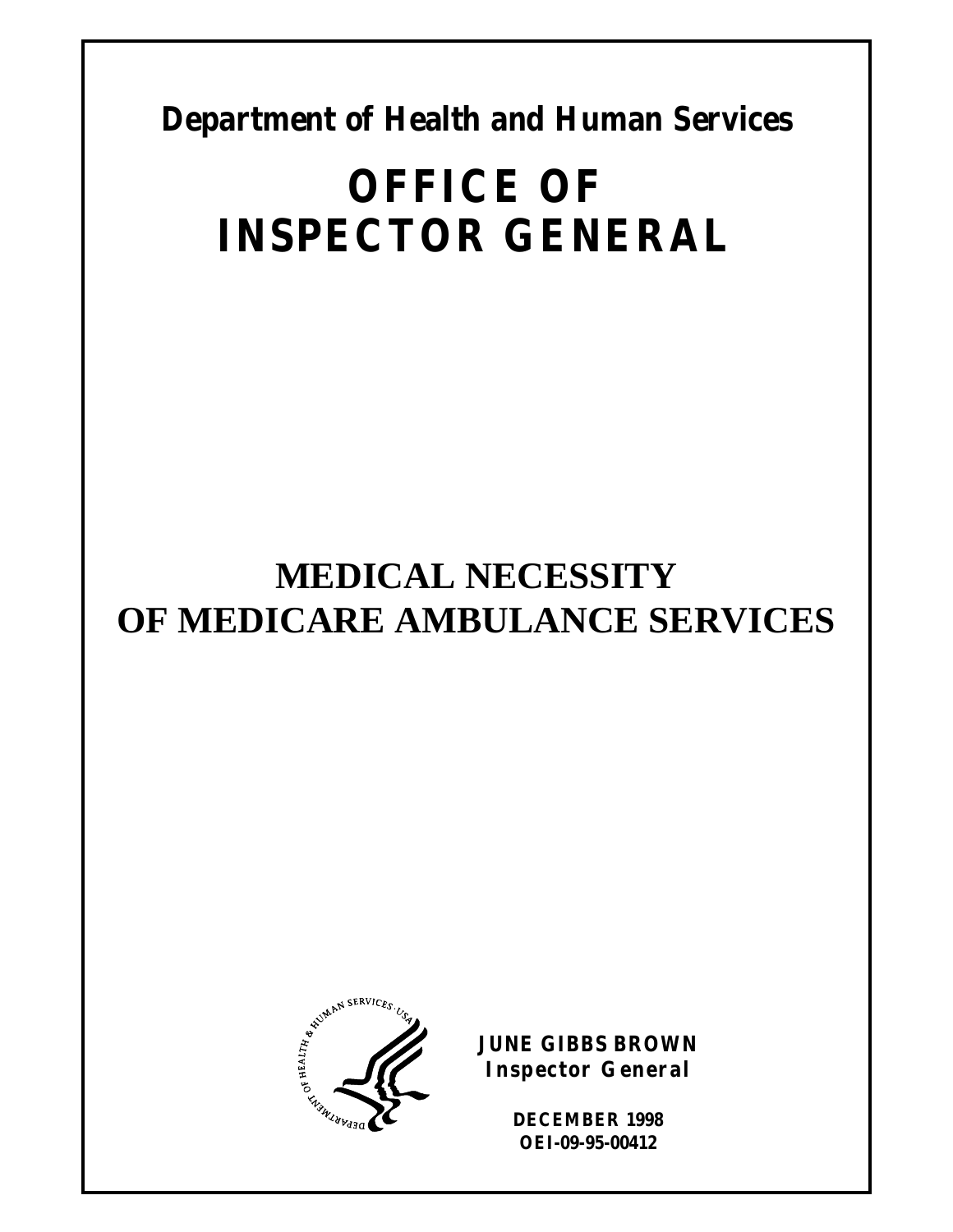## **OFFICE OF INSPECTOR GENERAL**

The mission of the Office of Inspector General (OIG), as mandated by Public Law 95-452, is to protect the integrity of the Department of Health and Human Services programs as well as the health and welfare of beneficiaries served by them. This statutory mission is carried out through a nationwide program of audits, investigations, inspections, sanctions, and fraud alerts. The Inspector General informs the Secretary of program and management problems and recommends legislative, regulatory, and operational approaches to correct them.

## **Office of Evaluation and Inspections**

The Office of Evaluation and Inspections (OEI) is one of several components of the Office of Inspector General. It conducts short-term management and program evaluations (called inspections) that focus on issues of concern to the Department, the Congress, and the public. The inspection reports provide findings and recommendations on the efficiency, vulnerability, and effectiveness of departmental programs.

OEI's San Francisco Regional Office prepared this report under the direction of Kaye D. Kidwell, Regional Inspector General, and Paul A. Gottlober, Deputy Regional Inspector General. Principal OEI staff included:

## **REGION**

Deborah Harvey, *Project Leader* Robert Gibbons Donald Loeb Thomas Purvis

## **HEADQUARTERS**

Tricia Davis, *Program Specialist* Alan Levine Linda Moscoe Brian Ritchie Barbara Tedesco Stuart Wright

To obtain copies of this report, please call the San Francisco Regional Office at 415-437-7900. Reports are also available on the World Wide Web at our home page address:

http://www.dhhs.gov/progorg/oei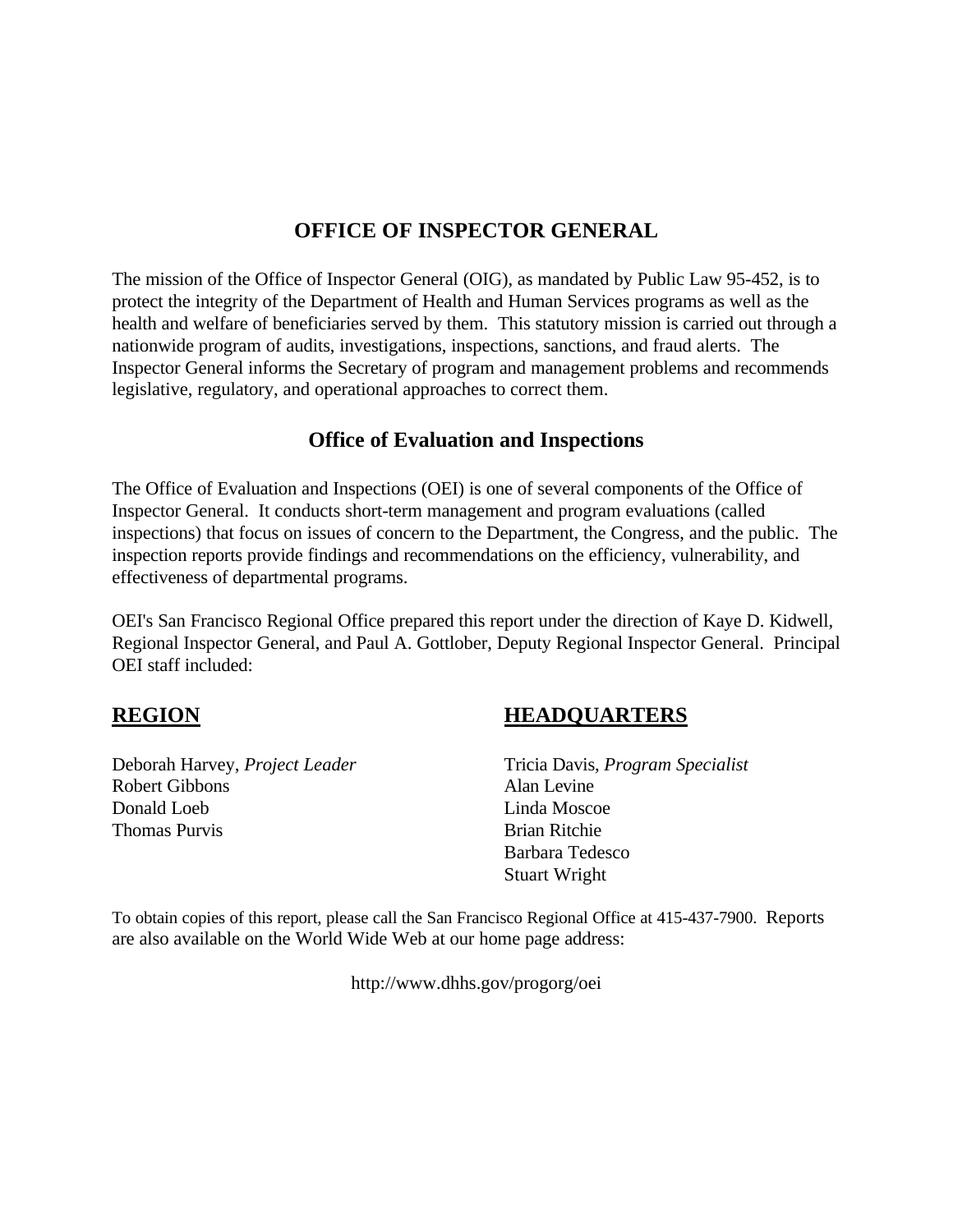## **EXECUTIVE SUMMARY**

## **PURPOSE**

The purpose of this inspection was to assess the medical necessity of a sample of Medicare ambulance services that did not result in hospital or nursing home admissions or emergency room care.

## **BACKGROUND**

Medicare pays for medically necessary ambulance services when other methods of transportation would endanger the beneficiary's health. Medicare reimbursement for ambulance services has increased substantially over the last decade from \$602 million to almost \$2.1 billion.

We examined the Health Care Financing Administration's (HCFA) 1 percent sample of all ambulance claims submitted and paid by Medicare carriers from January through June 1996. We divided the 1 percent sample into groups based on where the ambulance supplier transported the patient, and we reviewed the associated claims for other significant services on the same date of service that may explain the medical necessity of the transport. Of these, we identified a group of ambulance claims that did not result in hospital or nursing home admissions or emergency room care on the same date of service. This group, hereafter called Group 7, comprised 6.3 percent of all ambulance services. We then randomly selected 30 beneficiaries from Group 7 and collected the medical records for all services rendered on the same date as the ambulance transport. Staff at two Medicare carriers completed the medical review and assessed whether (1) the transport and associated services were medically necessary and (2) the level of service was appropriate to the patient's condition.

## **FINDINGS**

### **Two-thirds of ambulance services in Group 7 were not medically necessary**

Twenty of the 30 sampled cases were not medically necessary because alternative transportation would not have endangered the patient's health. Of the 20 unnecessary cases, 70 percent were for nonemergency services such as routine transports for outpatient diagnostic tests or transports between doctors' offices and nursing homes.

We recognize that the 30-case sample is small, but with such a high percentage of unnecessary services, the sample size is sufficient to show that more than half of the services in this group are medically unnecessary at the 95 percent confidence level.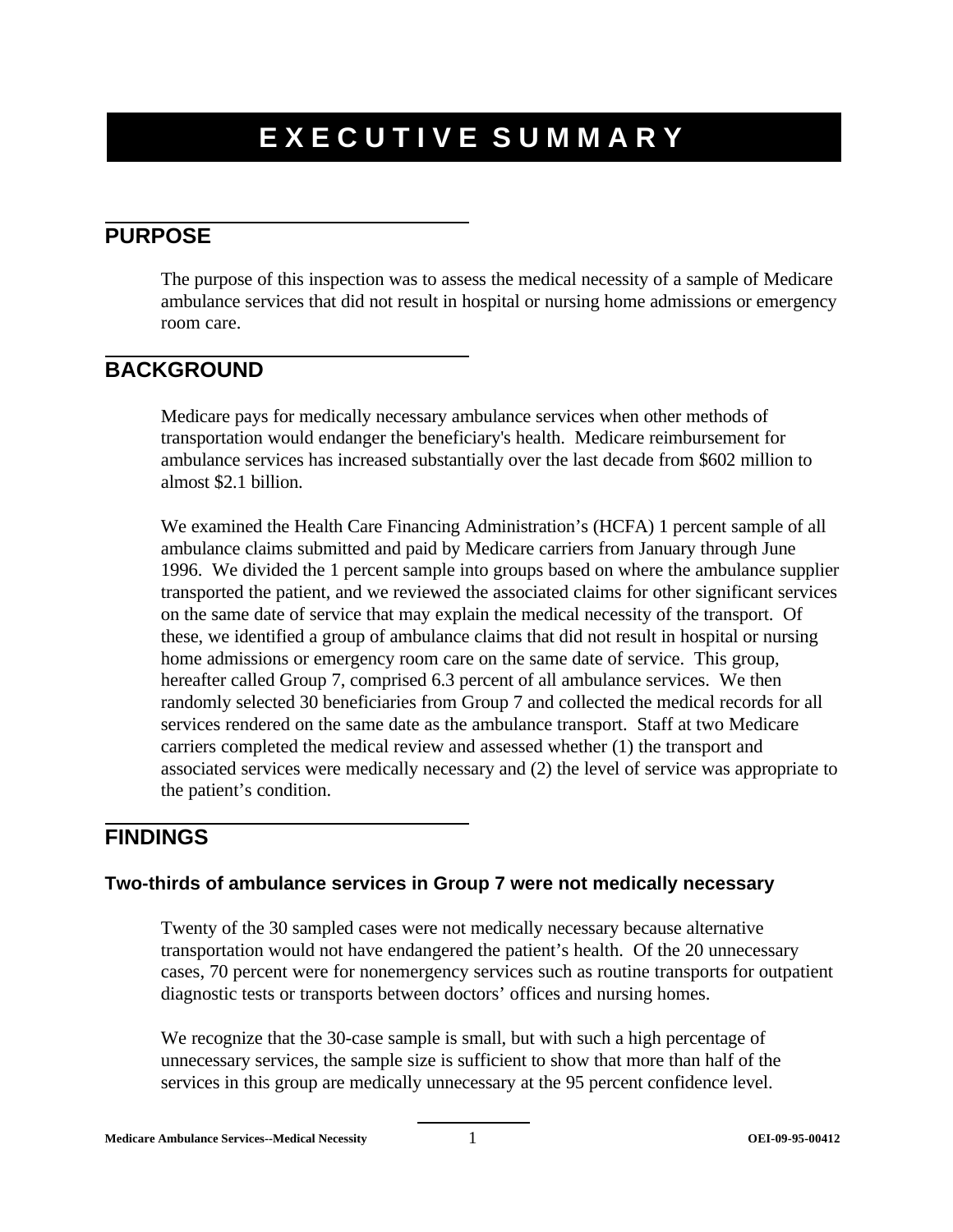### **Medicare allows approximately \$104 million each year for medically unnecessary Group 7 ambulance services**

Based on the sample, we estimate that approximately 70 percent of the allowed reimbursement was for ambulance services that did not result in hospital or nursing home admissions or emergency room care and for which an alternate, less costly means of transportation would have been more appropriate.

## **RECOMMENDATION**

## **The HCFA should develop a prepayment edit to verify the medical necessity of ambulance claims that are not associated with hospital or nursing home admissions or emergency room care**

The Office of Inspector General is aware that HCFA plans to work with the ambulance industry and other affected parties to establish a negotiated fee schedule effective January 1, 2000. This recommendation would provide a solution for one group of ambulance services until HCFA and the industry can better address issues of medical necessity, including clear and consistent definitions.

## **AGENCY COMMENTS**

We received comments on the draft report from HCFA. The HCFA concurred with the need for medical review of ambulance claims that are not associated with hospital or nursing home admissions or emergency room care. However, due to HCFA's efforts to ensure that Medicare payment systems are renovated before January 1, 2000, the agency does not believe that it can implement a prepayment edit prior to implementation of the major overhaul of ambulance payment policies required by *The Balanced Budget Act of 1997*. In the interim, HCFA will ask its Medicare carriers to review ambulance data and decide whether edits accompanied by local medical review policies or focused medical review of potential aberrant suppliers are appropriate.

## **OFFICE OF INSPECTOR GENERAL RESPONSE**

The Office of Inspector General appreciates that HCFA is undertaking a massive effort to ensure that all health care payment systems are fully and correctly operational before January 1, 2000. We suggest that HCFA take whatever action it can now consistent with available resources and also include the issue identified in this report on their agenda during negotiations on the ambulance fee schedule.

We also made changes based on HCFA's technical comments. The full text of HCFA's comments appears in appendix C.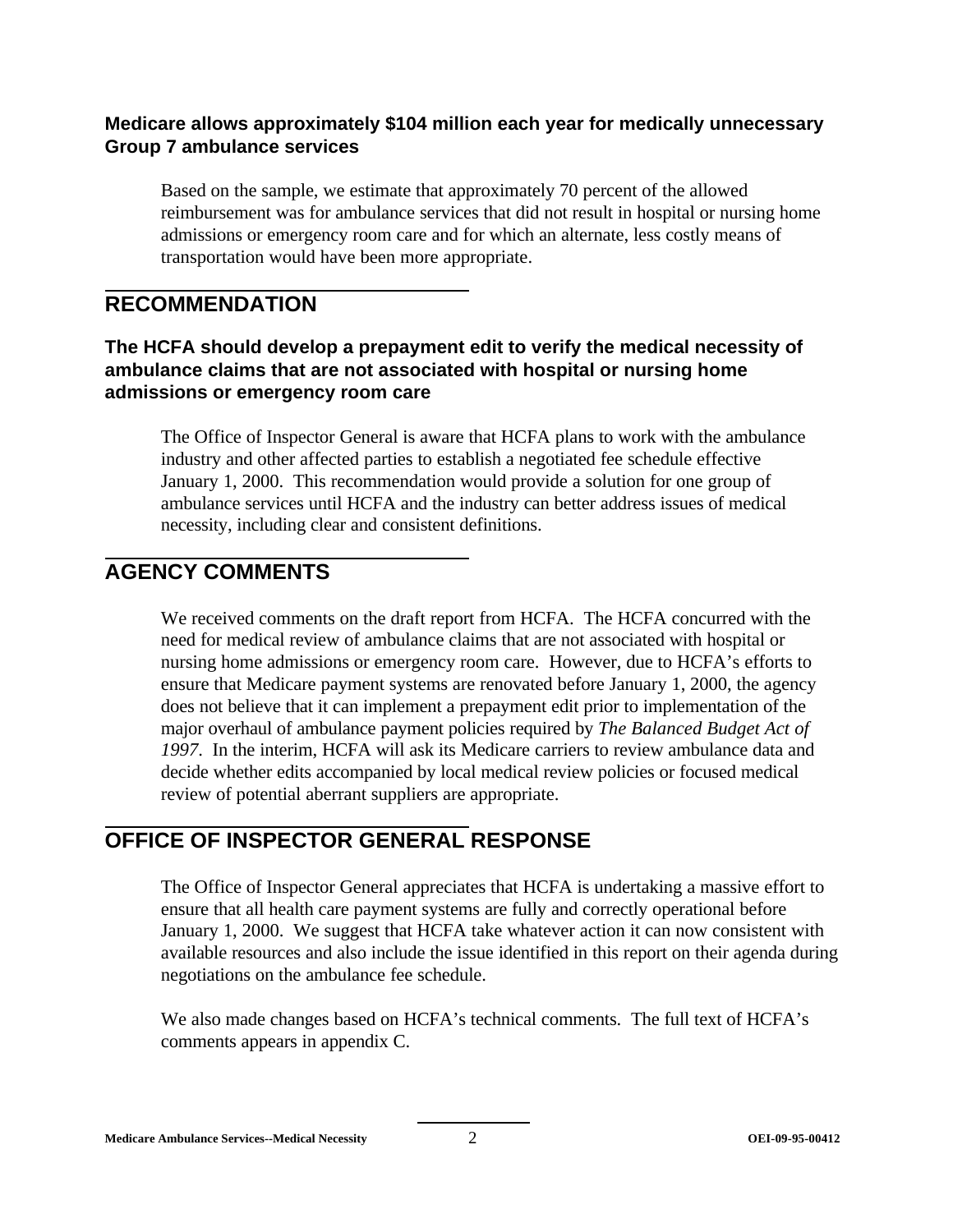## **TABLE OF CONTENTS**

## **PAGE**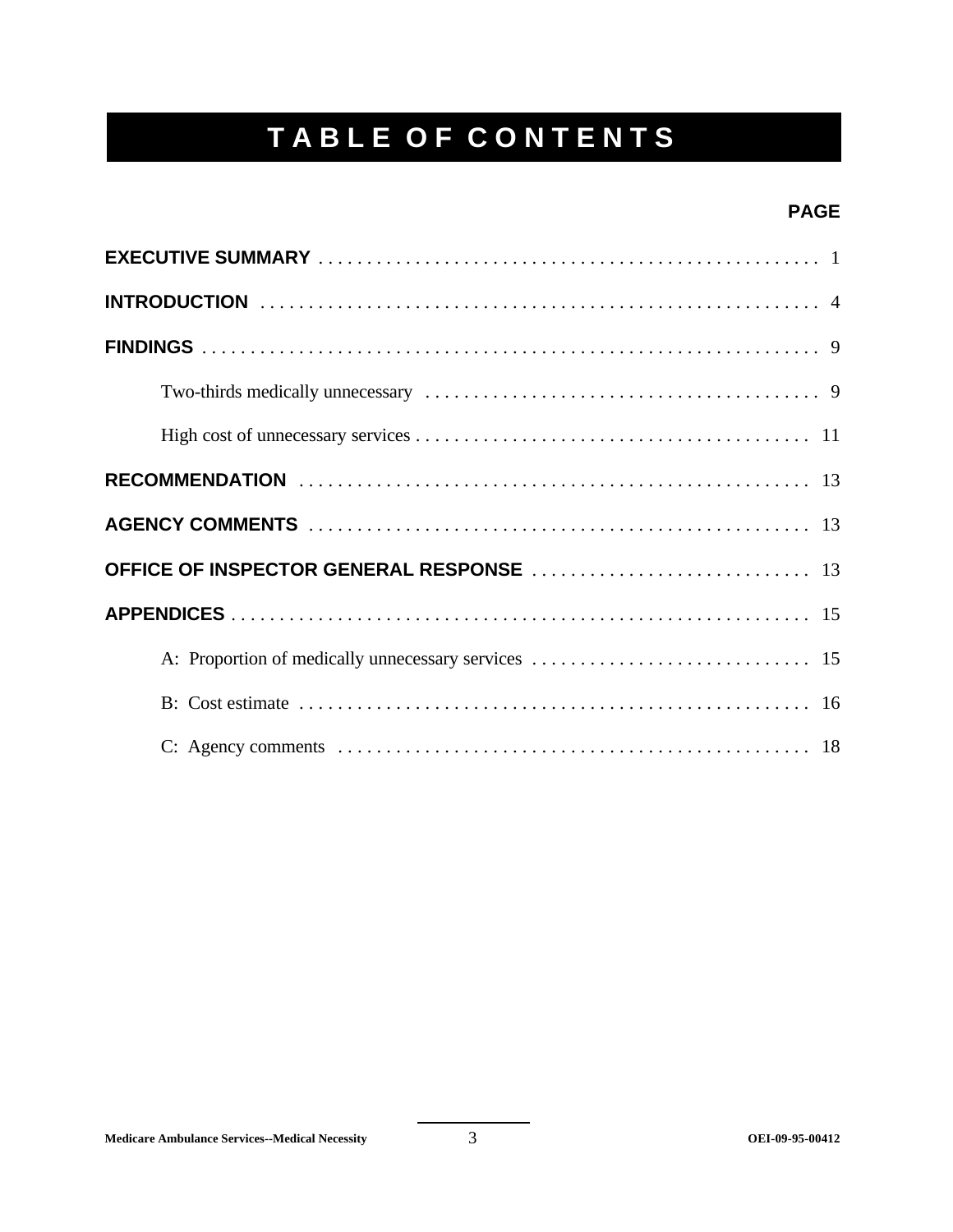## **INTRODUCTION**

## **PURPOSE**

The purpose of this inspection was to assess the medical necessity of a sample of Medicare ambulance services that did not result in hospital or nursing home admissions or emergency room care.

## **BACKGROUND**

### **Medicare Coverage and Reimbursement of Ambulance Services**

Medicare pays for ambulance services when "the use of other methods of transportation is contraindicated by the individual's condition, but only to the extent provided in regulations."1 Health Care Financing Administration (HCFA) regulations state that ambulance services are covered only if other forms of transportation would endanger the beneficiary's health. Usually, the patients are not ambulatory; that is, they are bedridden. Medicare does not cover other forms of transportation, such as a wheelchair or stretcher van, that could transport patients who do not require ambulance services.

Medicare beneficiaries may receive medically necessary ambulance services while they are in the hospital under Part A coverage. For example, a bedridden patient may be transported from one hospital to another for specialized treatments, such as radiology imaging or chemotherapy services. The ambulance supplier is reimbursed by the first hospital because payment for these services is included in the hospital's prospective payment for the patient's stay.

Part B covers ambulance services when Part A coverage is unavailable and the following three criteria are met:

- 1. The vehicle and personnel providing the service meet certain quality and crew size requirements;
- 2. Other methods of transportation would endanger the patient's health; and
- 3. The ambulance trip, as a general rule, stays within certain distance and destination limitations.

The cost of Medicare ambulance services has increased substantially over the last decade.

<sup>&</sup>lt;sup>1</sup>The Social Security Act, Section 1861(s)(7).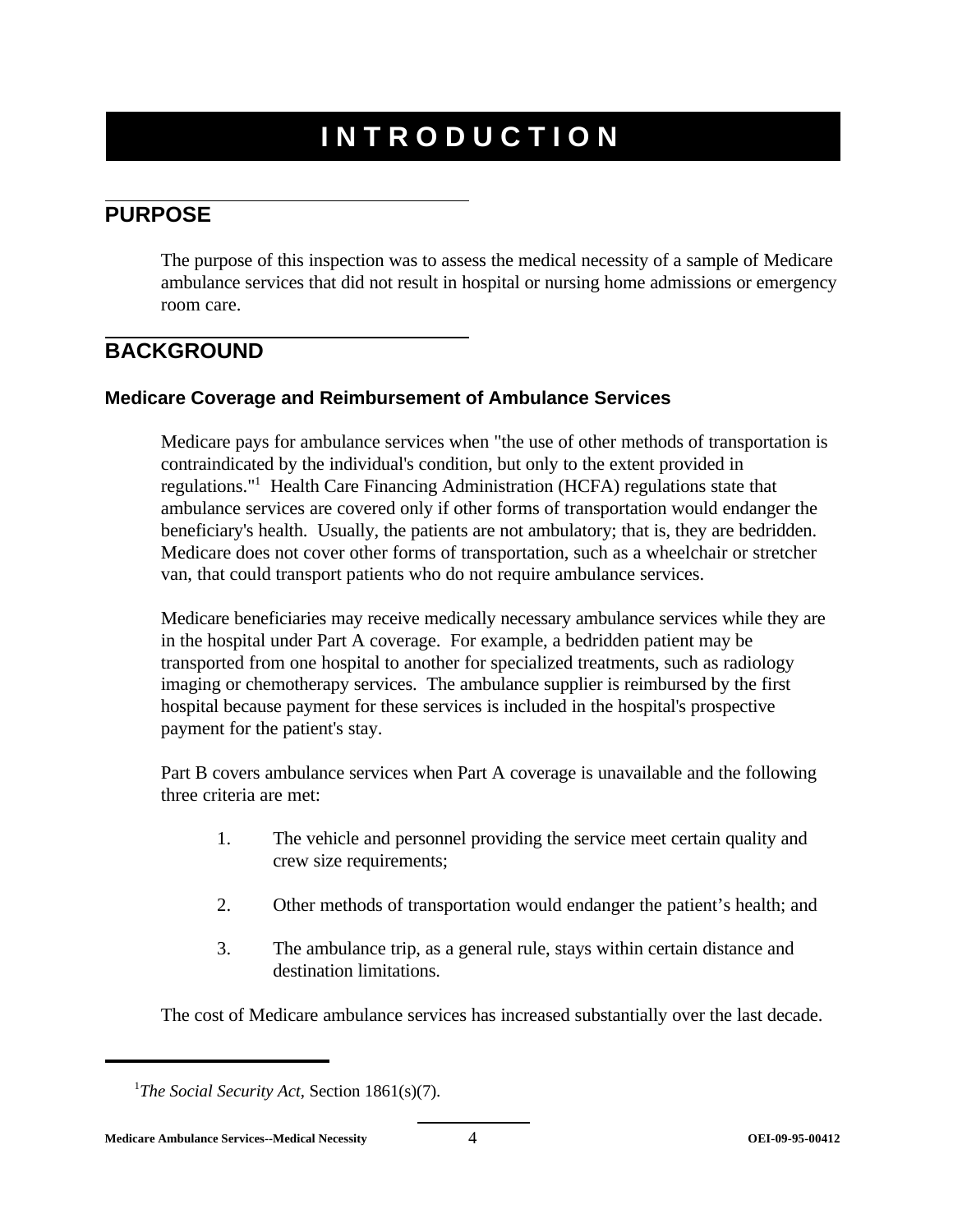Reimbursement more than tripled between 1987 and 1996 from \$602 million to almost \$2.1 billion. To address the increases, HCFA implemented new codes in 1995 that instructed Medicare carriers to assign one of four billing methods to ambulance suppliers in their jurisdictions. The four methods differ by the degree to which suppliers can bill separately for their various charges including base rate, mileage, and supplies. Currently, suppliers bill with codes that are based on the service status (emergency or nonemergency), the level of service (basic or advanced life support), and the billing system (all-inclusive rate or base rate, mileage, and supplies billed separately).

#### **Medical Necessity of Ambulance Services**

Medicare criteria state that ambulance services must be reasonable for the treatment of the illness or injury involved. Other criteria may include, but are not limited to:

- $\triangleright$  emergency situations, such as accidents, injury, or acute illness;
- $\blacktriangleright$  the need to restrain the patient;
- $\blacktriangleright$  an unconscious patient;
- $\rightarrow$  the instability of the patient's condition during transport;
- < sustained acute stroke or heart attack; or
- severe brain hemorrhages.

Current HCFA guidelines do not define clearly the term "medical necessity." Over the years, HCFA has allowed the Medicare contractors to interpret the term based on the medical practices of the local community. Therefore, definitions may differ among the 25 Part B Medicare carriers who process ambulance claims. An ambulance claim that is denied by one carrier might be paid by another.

### **Previous Office of Inspector General Work on Medicare Ambulance Services**

The Office of Inspector General (OIG) has released several reports about the medical necessity of ambulance services. In 1992 and 1994, the OIG found that advanced life support ambulances were used routinely for nonemergency trips, when, based on patients' medical conditions, basic life support ambulances could have met their transportation needs.2 Furthermore, Medicare's allowance for advanced life support ambulance services had almost tripled in 4 years.<sup>3</sup> Other OIG reviews of ambulance services to kidney dialysis patients found medically unnecessary transports and significant variances in payments to

<sup>2</sup> Office of Inspector General, *Review of Medical Necessity for Ambulance Services*, October 1992 (A-01-91-00513).

<sup>3</sup> , *Follow-Up to Review of Medical Necessity for Ambulance Services*, June 1995 (A-01-94-00528).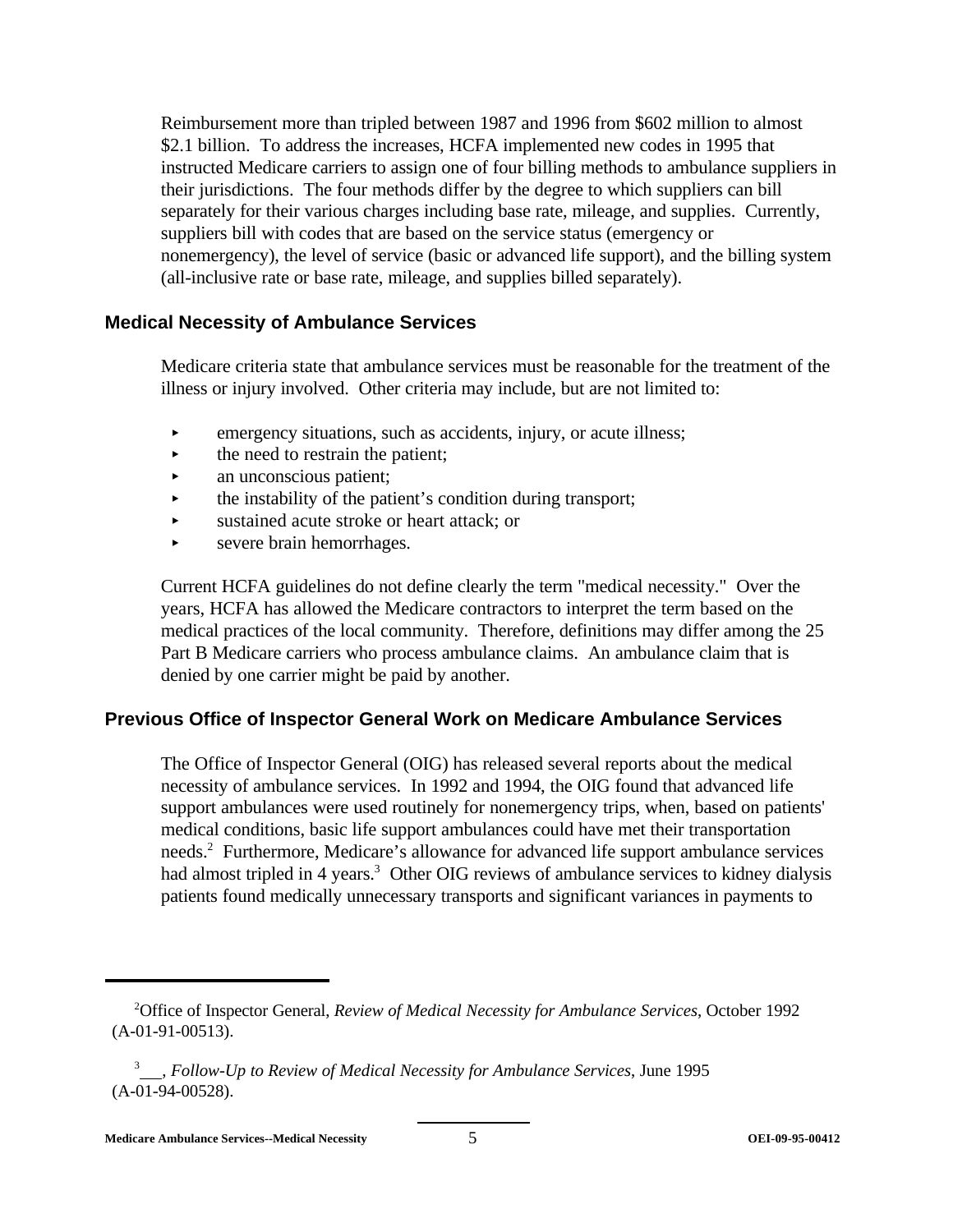suppliers within the same geographical areas.<sup>4</sup>

Recent reports noted that (1) the current Medicare payment system "lacks common sense,"5 (2) Medicare ambulance costs and services are skyrocketing, and (3) while all States regulate ambulance services, less than half mandate levels of service and only one State requires advanced life support.<sup>6</sup> The OIG continued to recommend that HCFA base reimbursement on the patient's medical condition rather than the type of vehicle and personnel used.

## **Proposed Changes for Medicare Ambulance Services**

The HCFA released a proposed regulation in June 1997 to revise the Medicare guidelines and reimbursement for ground ambulance services (air services were excluded). The proposed regulation would base reimbursement primarily on services that are medically necessary for the *beneficiary's condition* rather than the type of vehicle and personnel used. Several new provisions, such as requiring suppliers to obtain written physician certification for scheduled nonemergency ambulance transports, were included.

After HCFA released the proposed regulation, President Clinton signed *The Balanced Budget Act of 1997.* The Act includes several provisions for ambulance services. Major provisions:

- **Example 1** mandate that HCFA work with the industry to establish a negotiated fee schedule effective January 1, 2000;
- $\triangleright$  restrict Medicare increases to the Consumer Price Index minus 1 percent for 3 years; and
- authorize three demonstration projects with local governments to study alternative reimbursement methods for ambulance services.

In March 1998, some members of Congress were concerned that various sections of HCFA's proposed regulation overlapped with ambulance payment issues in *The Balanced Budget Act*. They then urged HCFA to incorporate these sections into the negotiations. The HCFA will start negotiations with the ambulance industry and other affected parties before the end of 1998.

<sup>4</sup> , *Ambulance Services for Medicare End-Stage Renal Disease Beneficiaries: Medical Necessity*, August 1994 (OEI-03-90-02130) and *Ambulance Services for Medicare End-Stage Renal Disease Beneficiaries: Payment Practices*, March 1994 (OEI-03-90-02131).

<sup>&</sup>lt;sup>5</sup> , *Medicare Ambulance Payments*, November 1997 (OEI-05-95-00300).

<sup>6</sup> , *State Ambulance Policies and Services*, February 1998 (OEI-09-95-00410).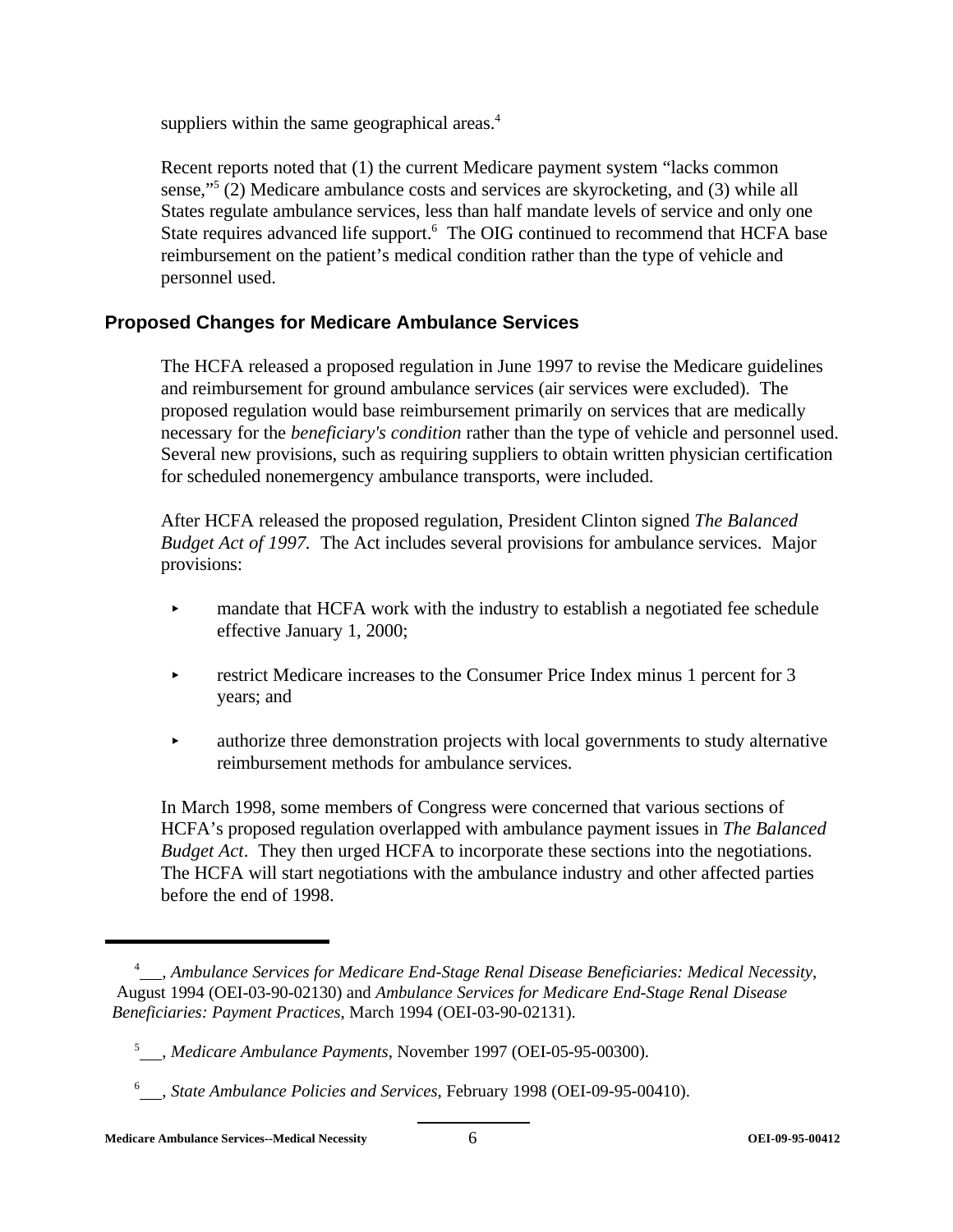## **METHODOLOGY**

## **Targeted Sample Selection**

During initial data analysis, we examined a 1 percent sample of all Medicare ambulance claims paid under Part B between January and June 1996. We reviewed combined hospital, nursing home, and outpatient data for each beneficiary. We then:

- < divided the 1 percent sample into groups based on *where* the ambulance supplier transported the patient and *when* the service occurred,
- $\triangleright$  reviewed some claims within each group for (a) consistency of the expected association between the transport and the explanatory claims and (b) correct coding, and
- $\blacktriangleright$  adjusted the placement of claims within each group, if necessary.

The following table shows the breakdown of the 1 percent sample of Medicare ambulance claims for January through June 1996. The groups show the association between the transport and the patient outcome. The percents may not total 100.0 percent due to rounding.

| Grou           | Description of Ambulance Service        | Frequency | Percent<br>of Services | Allowed<br><b>Amounts</b> |
|----------------|-----------------------------------------|-----------|------------------------|---------------------------|
|                | At beginning of inpatient stay          | 16,429    | 43.8                   | \$4,621,716               |
| 2              | Included with emergency room visit      | 9,710     | 25.9                   | 2,695,118                 |
| 3              | At end of inpatient stay                | 5,545     | 14.8                   | 1,154,362                 |
| $\overline{4}$ | At end of skilled nursing stay          | 383       | 1.0                    | 84,403                    |
| 5              | At end of multiple-day outpatient claim | 419       | 1.1                    | 134,311                   |
| 6              | Patients with end-stage renal disease   | 2,666     | 7.1                    | 1,020,681                 |
| 7              | Other claims not included above         | 2,368     | 6.3                    | 724,437                   |
|                | <b>TOTAL</b>                            | 37,520    | 100.0                  | \$10,435,028              |

After reviewing a sample of claims in each group, we noted that one group (population size 2,368 claims) was for ambulance transports that did not result in the expected hospital or nursing home admissions or emergency room care on the same date of service. We selected this group, hereafter called Group 7, for further review. We reviewed both Part A and Part B claims for this population. Group 7 claims usually were not associated with other significant services on the same date of service that may explain the medical necessity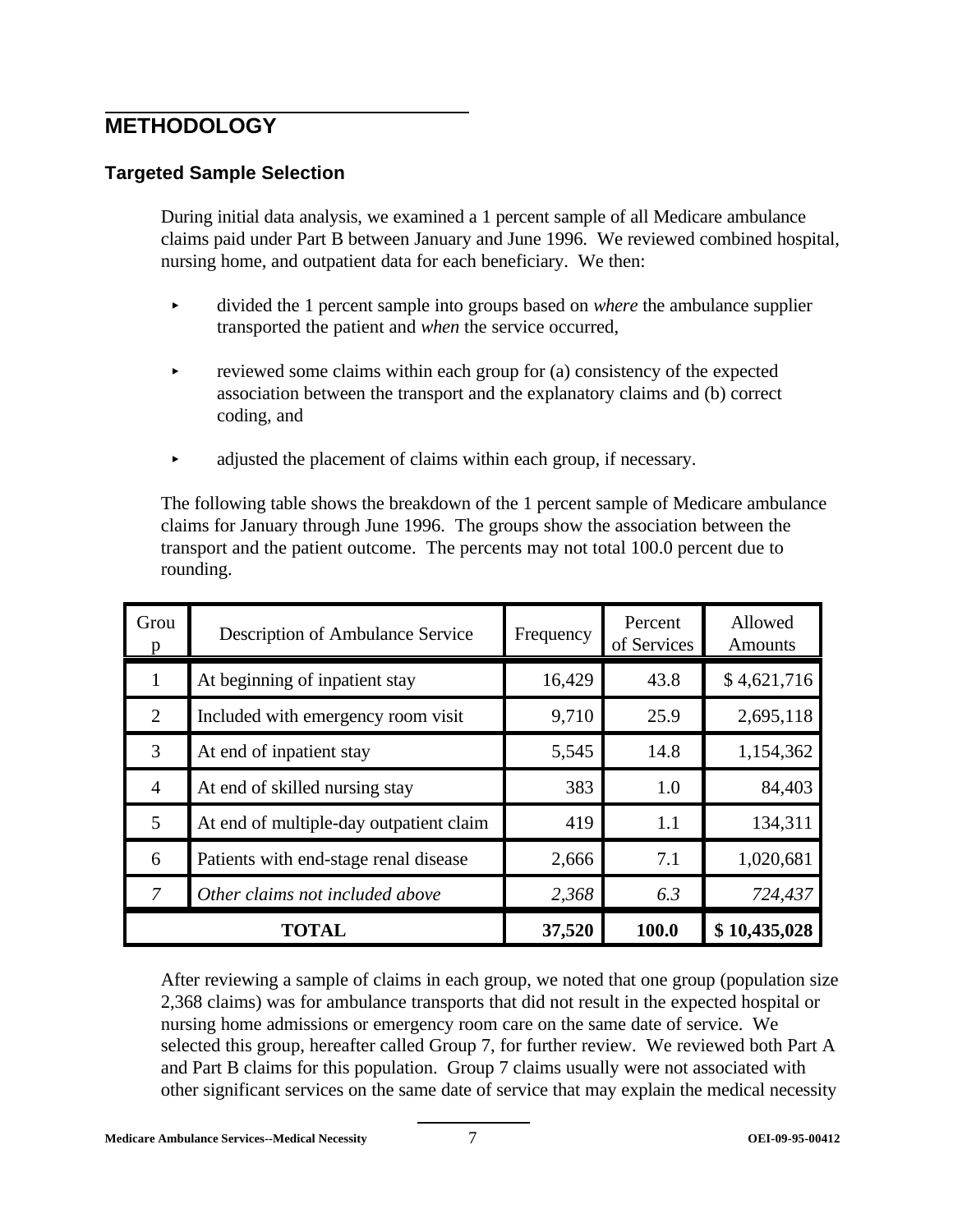of the ambulance trip. For the first half of 1996, Medicare reimbursed the 1 percent population of suppliers in Group 7 approximately \$724,437. If we assume that the last 6 months mirror the first 6 months, we estimate that Medicare reimbursed suppliers in Group 7 approximately \$149.28 million for calendar year 1996.

#### **Medical Review**

We selected a simple random sample of 30 beneficiaries from Group 7 for medical review. We requested copies of ambulance trip reports and documentation submitted with ambulance claims. We then collected medical records for other services rendered on the same date as the transport, such as physicians' records and nursing home records. When a patient used an ambulance within 1 week before and 1 week after the sampled transport, we requested additional records to document further the medical necessity for multiple transports.

Post payment medical review staff at two Medicare carriers completed the medical review. We asked the medical reviewers to assess whether (1) the transport and associated services were medically necessary and (2) the level of service was appropriate to the patient's condition. We originally intended to use the 30 cases as a medical probe sample. After completion of the medical review and analysis, we determined that we did not need a larger sample because the results of the 30-case sample were statistically valid.

We used the results to:

- $\triangleright$  determine the percent of medically unnecessary ambulance services,<sup>7</sup>
- **Exercise 2** calculate the overpayment for medically unnecessary services in the sampled Group 7, and
- $\blacktriangleright$  estimate the potential savings for all claims in Group 7 for calendar year 1996, assuming the last 6 months mirror the first 6 months of the year.

### **Interviews with Ambulance Suppliers**

We interviewed ambulance suppliers whose medical records were included in the simple random sample. Respondents were national, municipal, and small family-owned suppliers. Using a structured discussion guide, we obtained data on their revenue mix of emergency, nonemergency, advanced life support, and basic life support services. Suppliers described how they document medical necessity on ambulance trip reports and Medicare claims.

This report is part of a series on Medicare ambulance services prepared by the Office of

<sup>&</sup>lt;sup>7</sup>See appendix A for the point estimate and confidence intervals for the proportion of medically unnecessary services.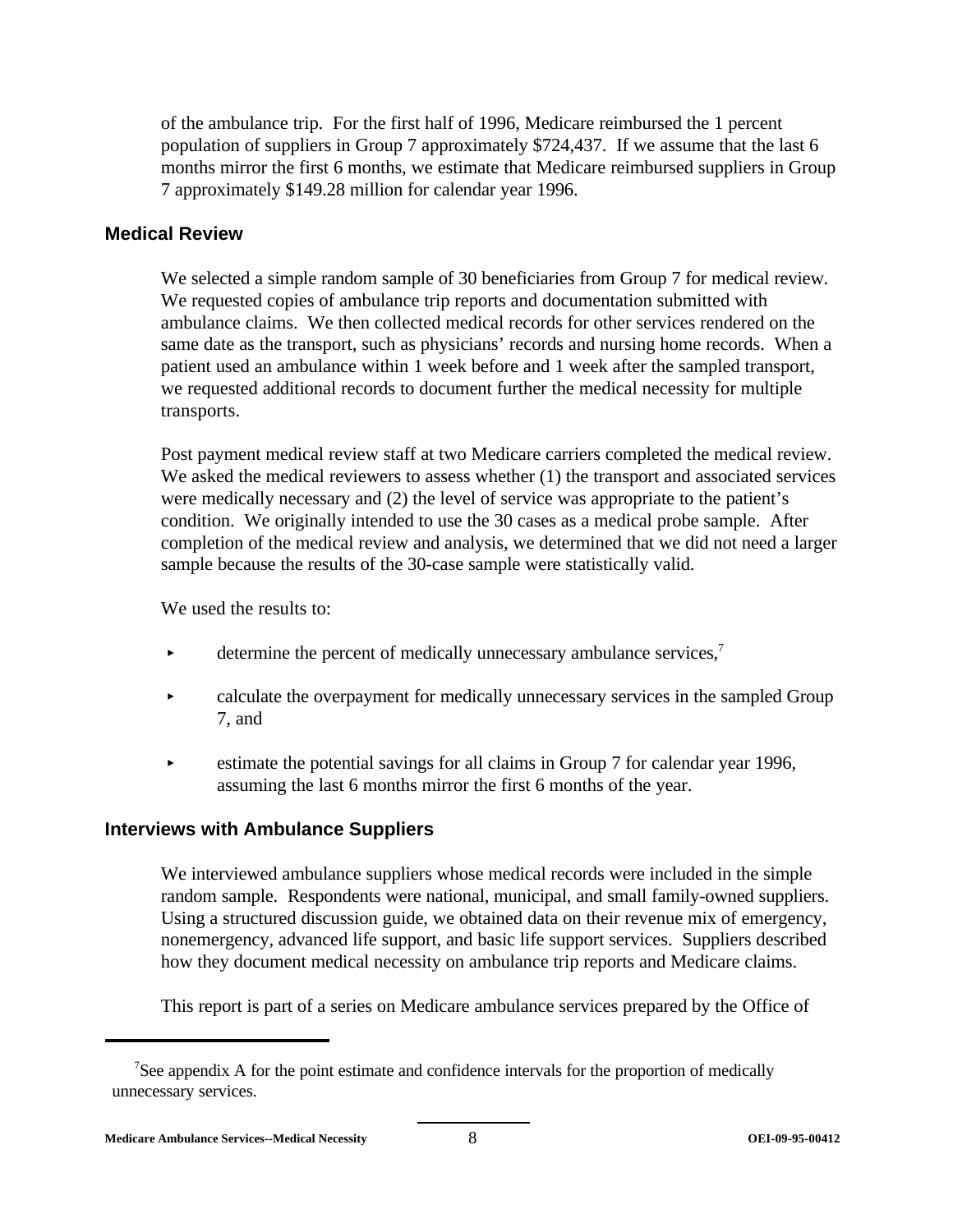Inspector General.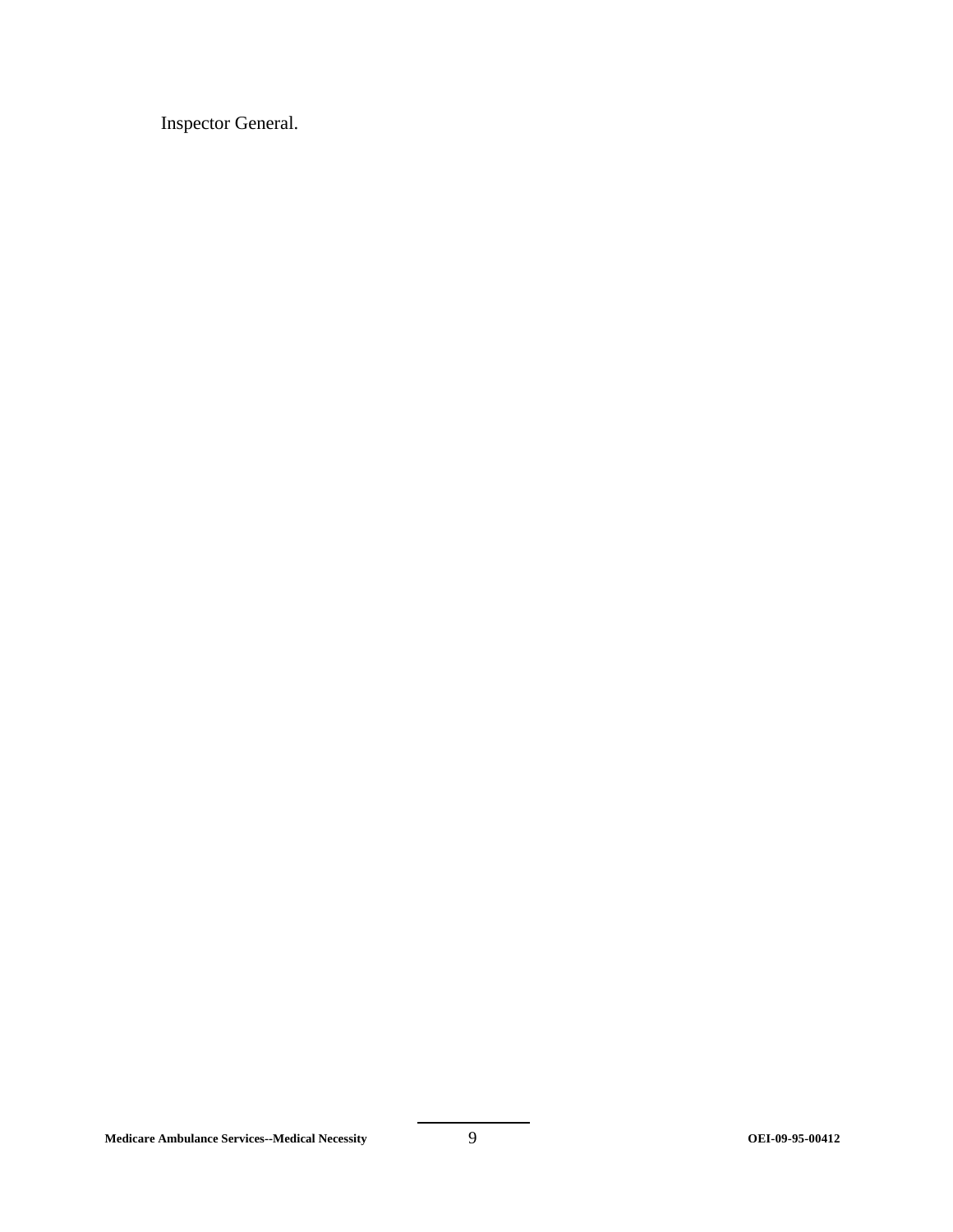## **FINDINGS**

*The following findings relate to the 6.3 percent of ambulance services in Group 7 only.* 

## **Two-thirds of ambulance services in Group 7 were not medically necessary**

## **Most cases did not meet Medicare's criteria for medical necessity**

In 20 of the 30 sampled cases, transportation by ambulance was unnecessary because other means of transportation would *not* have endangered the patient's health. The 20 cases did not meet a major criterion for Medicare payment. Other medical records, especially from nursing homes and hospital outpatient departments, often disputed the patient's bedridden status that was claimed in the ambulance report. The table on the following page shows the sample's breakdown by service status (emergency or nonemergency) and level of service (basic or advanced life support).<sup>8</sup>

<sup>8</sup> *Basic life support* services are rendered by basic and intermediate emergency medical technicians, while the more intensive *advanced life support* services generally are rendered by paramedic emergency medical technicians. Though some suppliers may use different vehicles, the more important distinction between the levels of service is the personnel who staff the ambulance.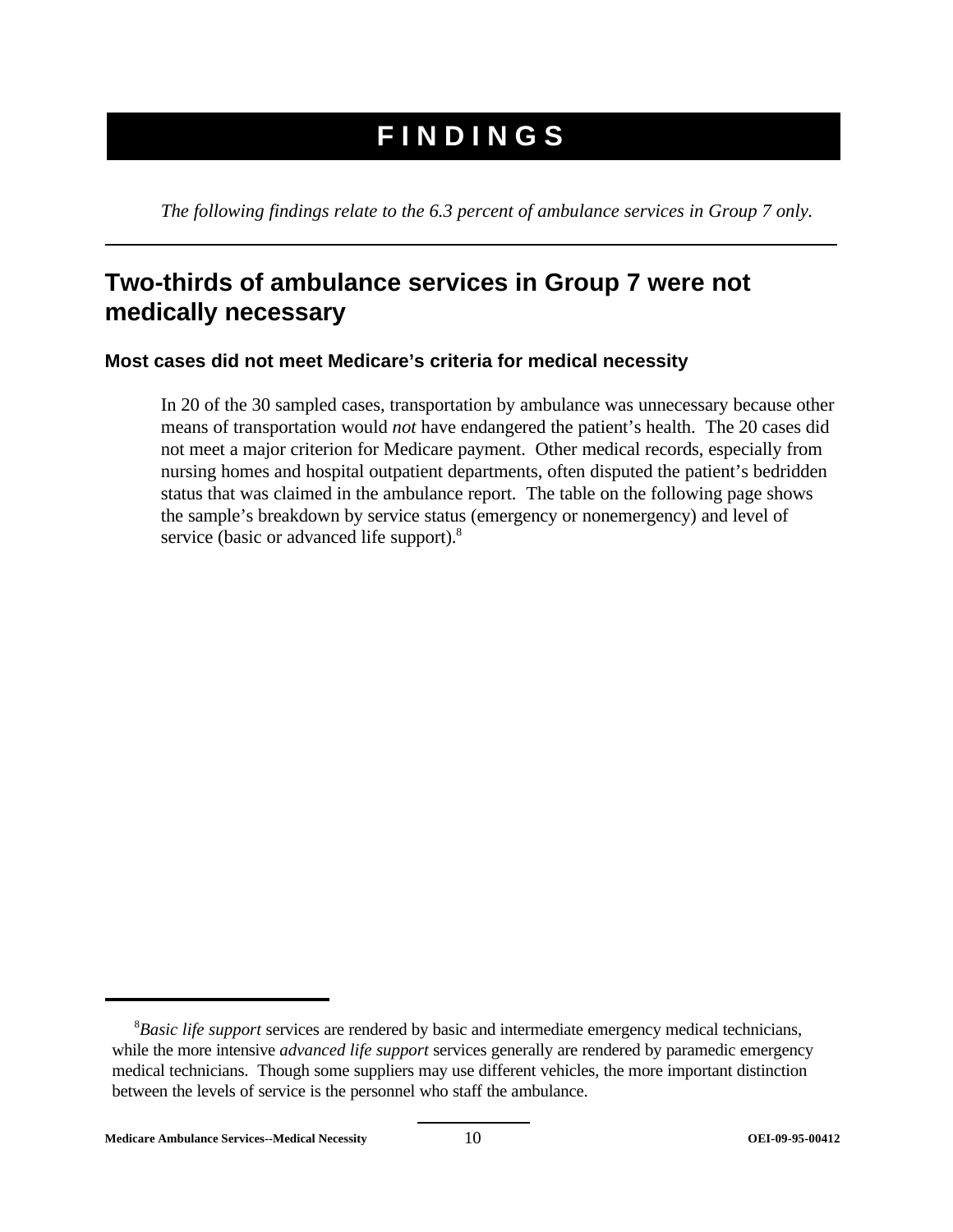|           |                              |                    |                     | <b>Medically Necessary?</b> |                     |
|-----------|------------------------------|--------------------|---------------------|-----------------------------|---------------------|
|           | <b>Service Status</b>        |                    | Yes                 | N <sub>o</sub>              |                     |
|           | and Level of Service         | Cases<br>in Sample | Percent<br>of Cases | Cases<br>in Sample          | Percent<br>of Cases |
|           | <b>Basic</b><br>Life Support | 3                  | 10.0                | $\overline{2}$              | 6.7                 |
| Emergency | Advanced<br>Life Support     | $\overline{4}$     | 13.3                | $\overline{4}$              | 13.3                |
| Non-      | <b>Basic</b><br>Life Support | $\overline{2}$     | 6.7                 | 12                          | 40.0                |
| emergency | Advanced<br>Life Support     |                    | 3.3                 | $\overline{2}$              | 6.7                 |
|           | <b>Total</b>                 | 10                 | 33.3                | 20                          | 66.7                |

We recognize that the 30-case sample is small, but with such a high percentage of medically unnecessary services, the sample size is sufficient to show that more than half of the services in this group are medically unnecessary at the 95 percent confidence level. (Refer to appendix A for details.)

The 10 medically necessary cases were billed at the appropriate level of service. Medical reviewers noted that the emergency advanced life support cases involved unconscious and unresponsive patients or patients with chest pain. Services, such as oxygen and intravenous medications, were appropriate to the patients' conditions and well-documented in the ambulance reports. Though the medical necessity was questionable for one case, the patient's condition was severe enough for hospital admission within 1 week.

### **Most unnecessary transports were for nonemergency services**

Though medical reviewers found medically unnecessary cases in each service status and level of service, about 70 percent were for nonemergency services. For example:

- **Example 3** a patient was sitting unaided in a chair the day *of* and the day *after* the ambulance transport;
- $\blacktriangleright$  another patient was sitting in a wheelchair for a long period of time before the transport, and she refused to be assisted back to bed once the ambulance arrived;
- < guerney transport would have been appropriate for two patients;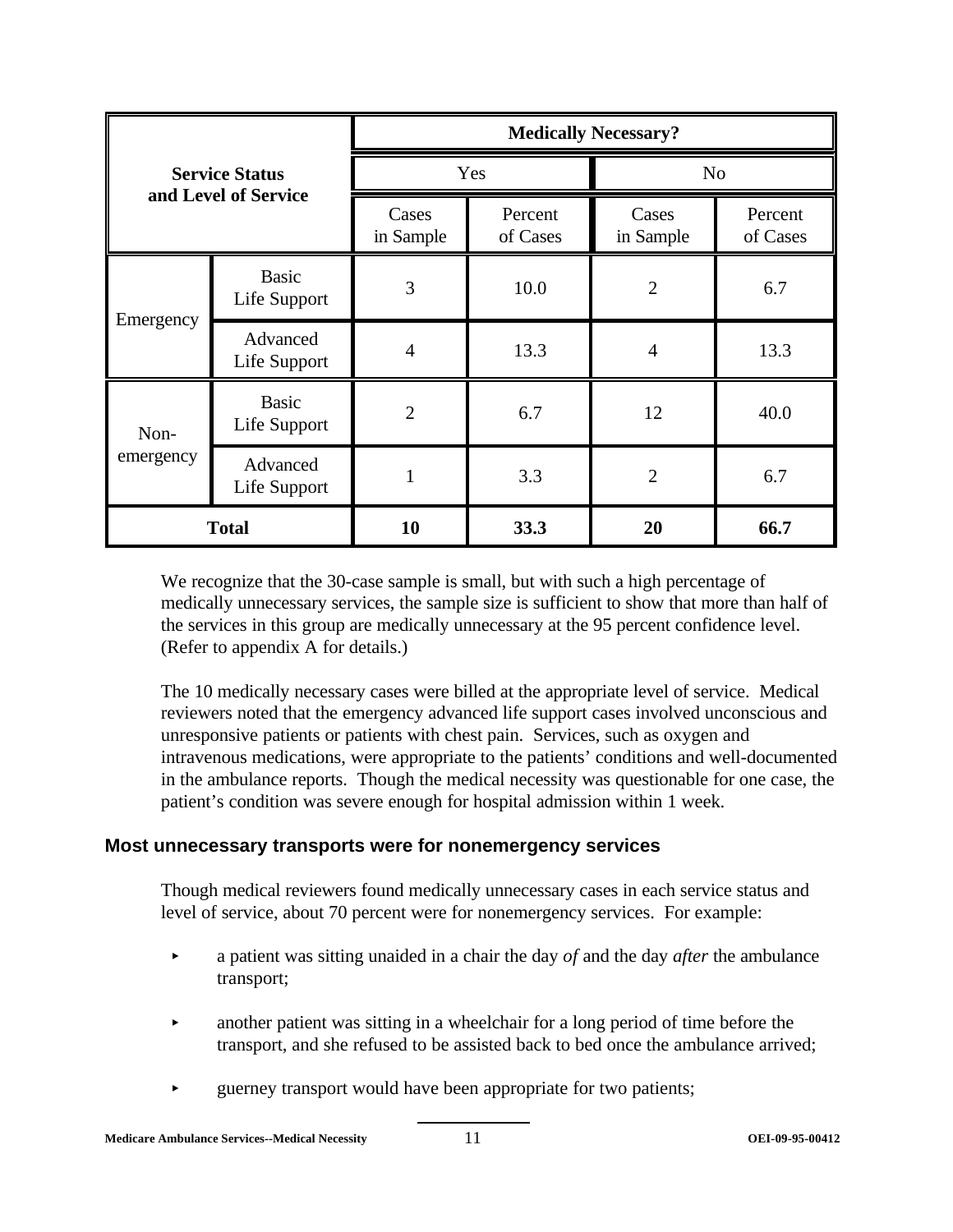- < a patient called for an ambulance himself because he wanted an injection to control his trembling after drinking alcohol for 12 hours;
- **Example 1** cone patient was transported to the doctor's office for a follow-up appointment and then back to the nursing facility (a nonapproved Medicare transport); and
- **Examplement and cooperative 92-year-old patient was ambulatory with a walker and** minimal assistance from ambulance staff.

Interviewed suppliers reported that they provide more nonemergency than emergency transports. They report that 60 to 93 percent of their transports are nonemergency while 7 to 40 percent are emergency transports. They described that, aside from inter-facility transfers, their nonemergency transports include standby for special events such as high school sporting events, community fairs, holiday celebrations with fireworks, and music concerts. They also provide emergency transportation as backup for their community's primary 9-1-1 supplier.

## **Suppliers claim that many medically unnecessary transports stem from lack of adequate information prior to pickup**

Some ambulance suppliers expressed frustration with the lack of complete and valid medical data on incoming calls, especially for nonemergency transports. Ambulance staff often arrive and find that some patients, particularly in nursing homes, do not meet Medicare's criteria for ambulance transportation. Some nonemergency ambulance transports are completed for the *convenience* of the nursing home staff, especially for difficult patients. For example, one patient was ambulatory with assistance from a nursing aide or a wheelchair. However, the staff called an ambulance because the patient was noncommunicative (which was a normal situation for this patient) and exhibited obsessivecompulsive tendencies.

Suppliers often will transport patients with questionable medical necessity due to local medical standards and potential liability. They prefer to err on the side of being overly cautious rather than denying transport. One supplier commented, "We make a lot of runs to take blood pressure and put patients back in their beds who have fallen out. You never know when something will be serious."

## **Medicare allows at least \$104 million each year for medically unnecessary Group 7 ambulance services**

Medicare allowed approximately \$9,479 for the 30-case sample, of which \$6,606 (or 70 percent) was for medically unnecessary ambulance services. Applying the same 70 percent rate to all Medicare ambulance services for the first 6 months of 1996, Medicare allowed approximately \$52.1 million for the medically unnecessary services in Group 7. If, as we believe, the last 6 months of claims in Group 7 mirror the first 6 months of claims,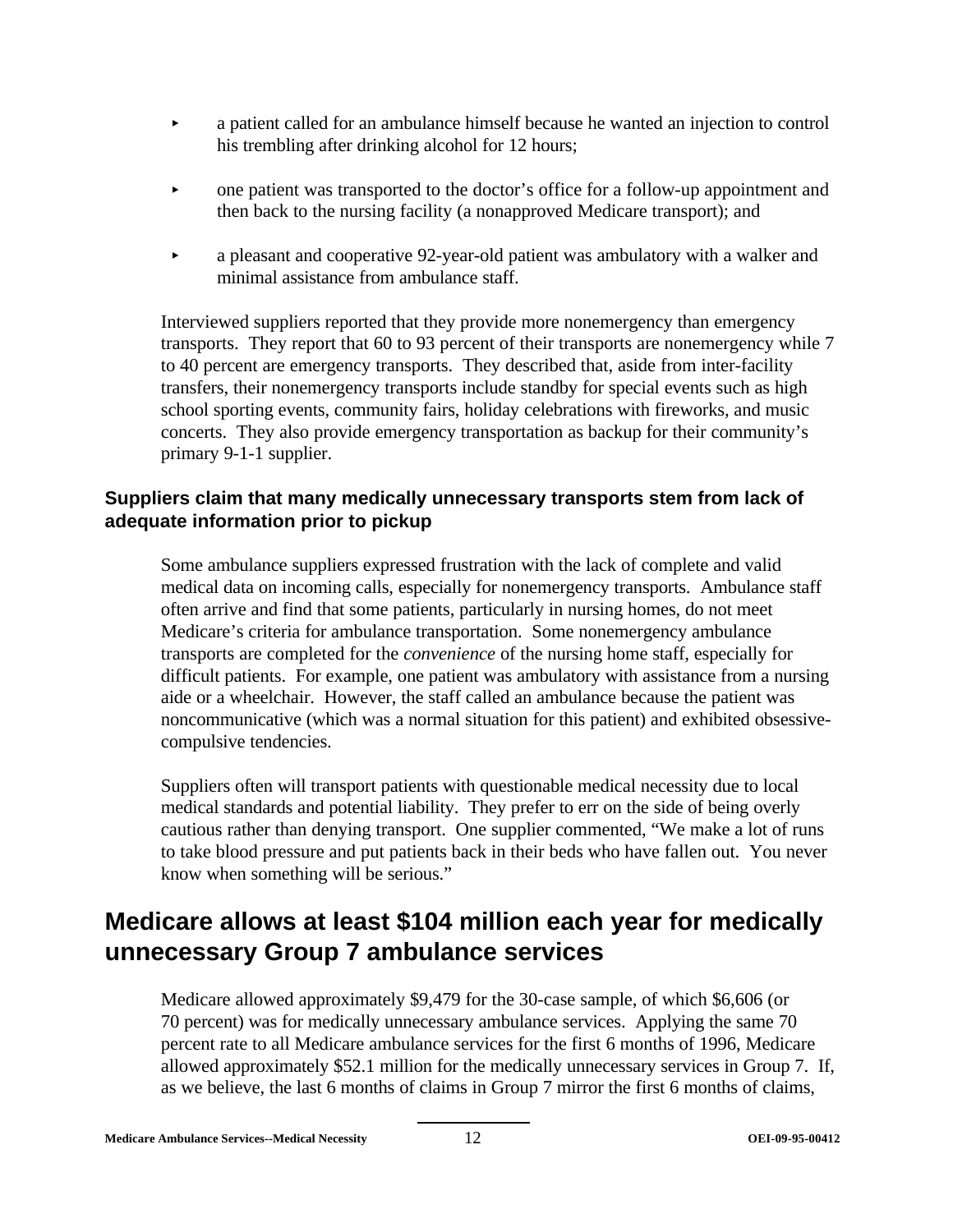then we estimate that Medicare allows as much as \$104 million each year for medically unnecessary ambulance services.<sup>9</sup> (See appendix B for the explanation of the cost estimate for the allowed amounts of medically unnecessary services in Group 7.)

<sup>&</sup>lt;sup>9</sup>This is a non-statistical estimate which multiplies the full-year 1996 Medicare allowance for Group 7 of \$149.28 million by the proportion of medically unnecessary services which is 0.7.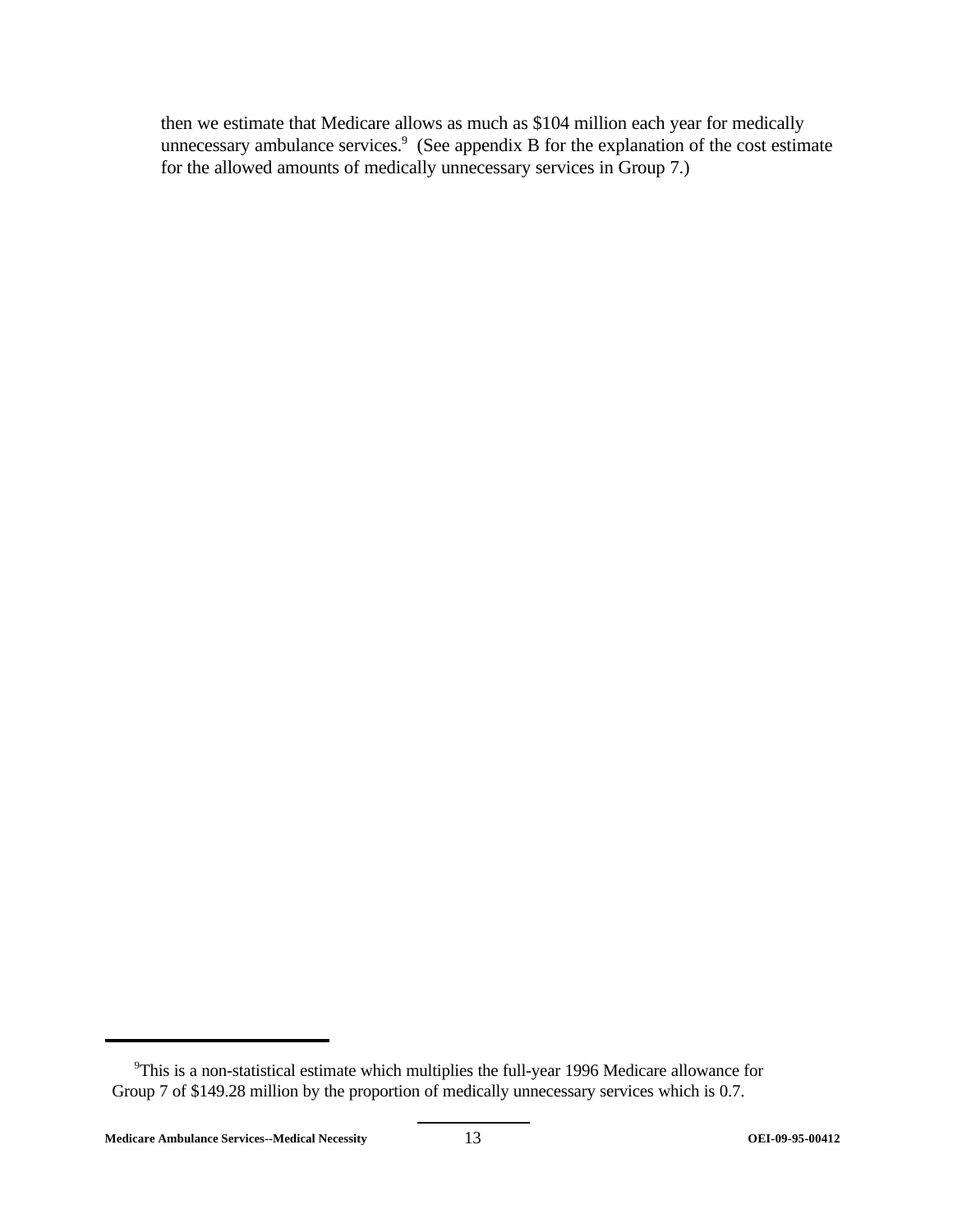## **RECOMMENDATION**

## **The HCFA should develop a prepayment edit to verify the medical necessity of ambulance claims that are not associated with hospital or nursing home admissions or emergency room care**

The OIG recommends that HCFA screen incoming ambulance claims by matching them with hospital, nursing facility, emergency room, and physician claims. This could be accomplished by means of a prepayment edit in the Common Working File database. We expect that 90 percent of ambulance claims would pass through this screen successfully and would continue toward payment. Most of the remaining claims would consist of the Group 7 claims that we described in this report. Carriers would conduct a manual review of the remaining claims to determine whether they should be paid. These claims also could be analyzed for further program vulnerabilities such as fraud or abuse by individual ambulance suppliers.

The OIG is aware that HCFA plans to work with the ambulance industry and other affected parties to establish a negotiated fee schedule effective January 1, 2000. This recommendation would provide a solution for one group of ambulance services until HCFA and the industry can better address issues of medical necessity and consistent definitions.

## **AGENCY COMMENTS**

We received comments on the draft report from HCFA. The HCFA concurred with the need for medical review of ambulance claims that are not associated with hospital or nursing home admissions or emergency room care. However, due to HCFA's efforts to ensure that Medicare payment systems are renovated before January 1, 2000, the agency cannot divert resources to implement a prepayment edit prior to the implementation of ambulance payment policies mandated by *The Balanced Budget Act of 1997*. In the interim, HCFA will ask its Medicare carriers to review ambulance data and decide whether edits accompanied by local medical review policies or focused medical review of potential aberrant suppliers are appropriate.

The full text of HCFA's comments appears in appendix C.

## **OFFICE OF INSPECTOR GENERAL RESPONSE**

The Office of Inspector General fully understands that HCFA is undertaking a massive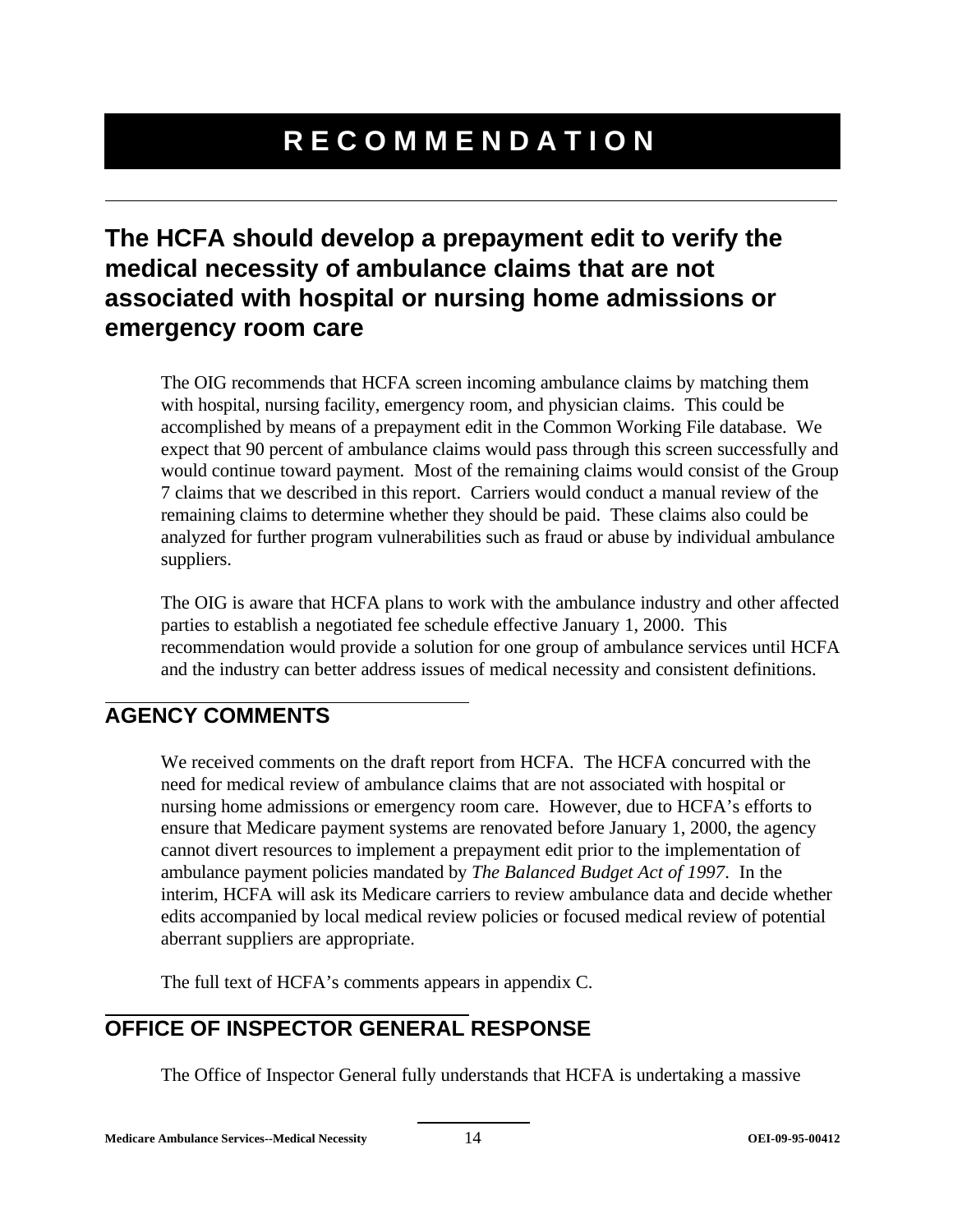effort to ensure that all health care payment systems are fully and correctly operational before January 1, 2000. We suggest that HCFA take whatever action it can now consistent with available resources and also include the issue identified in this report on their agenda during negotiations on the ambulance fee schedule.

We also made changes based on HCFA's technical comments.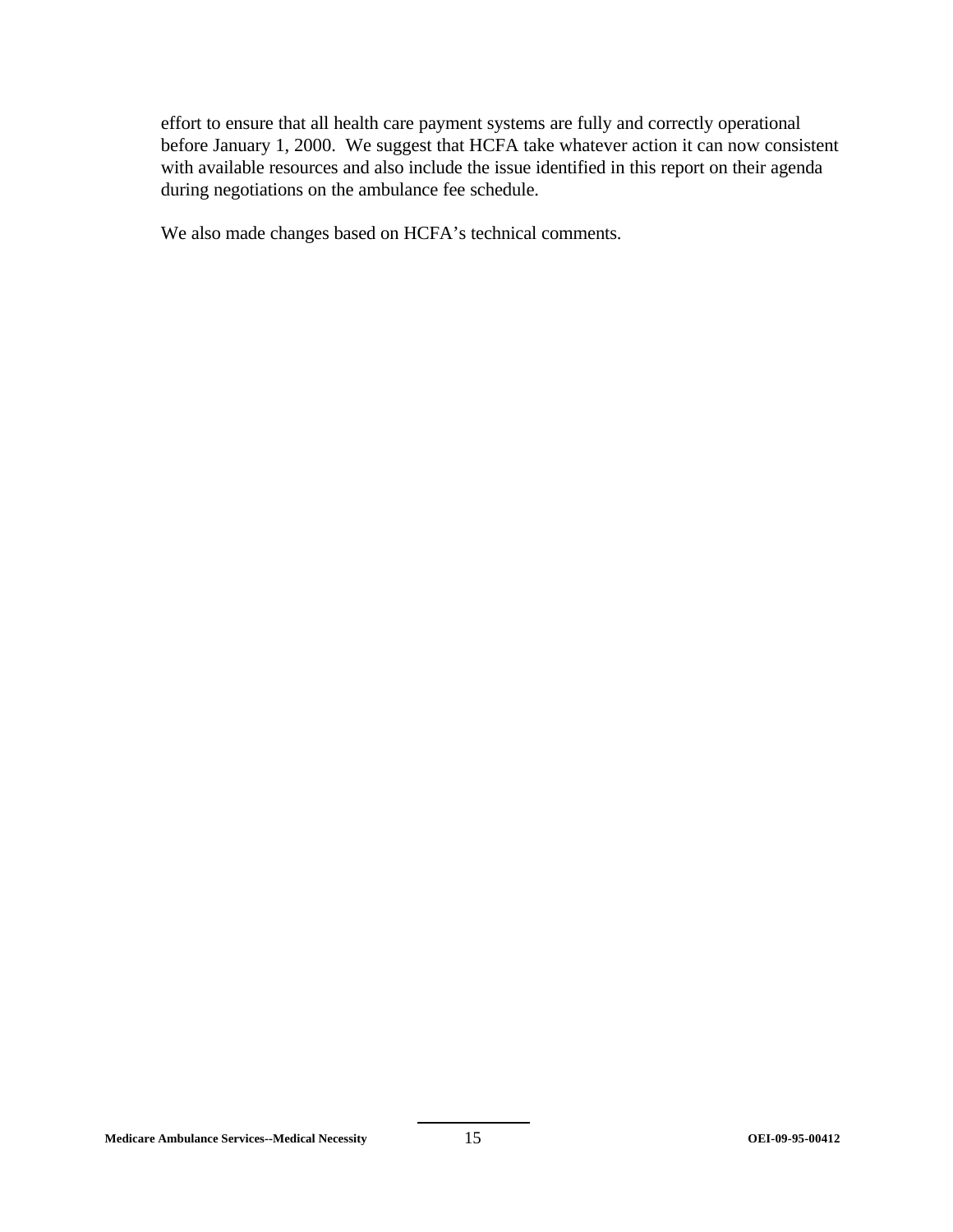## **Proportion of Medically Unnecessary Services**

To calculate the proportion of services that were medically unnecessary, we simply divided the number of services in our sample (30 services) by the number that the medical reviewers determined were unnecessary (20 services). The resulting estimate and 95 percent confidence interval are displayed below.

| Point estimate | 95 percent confidence interval |       |  |
|----------------|--------------------------------|-------|--|
|                | Lower                          | Upper |  |
| 56″            |                                | ) 84  |  |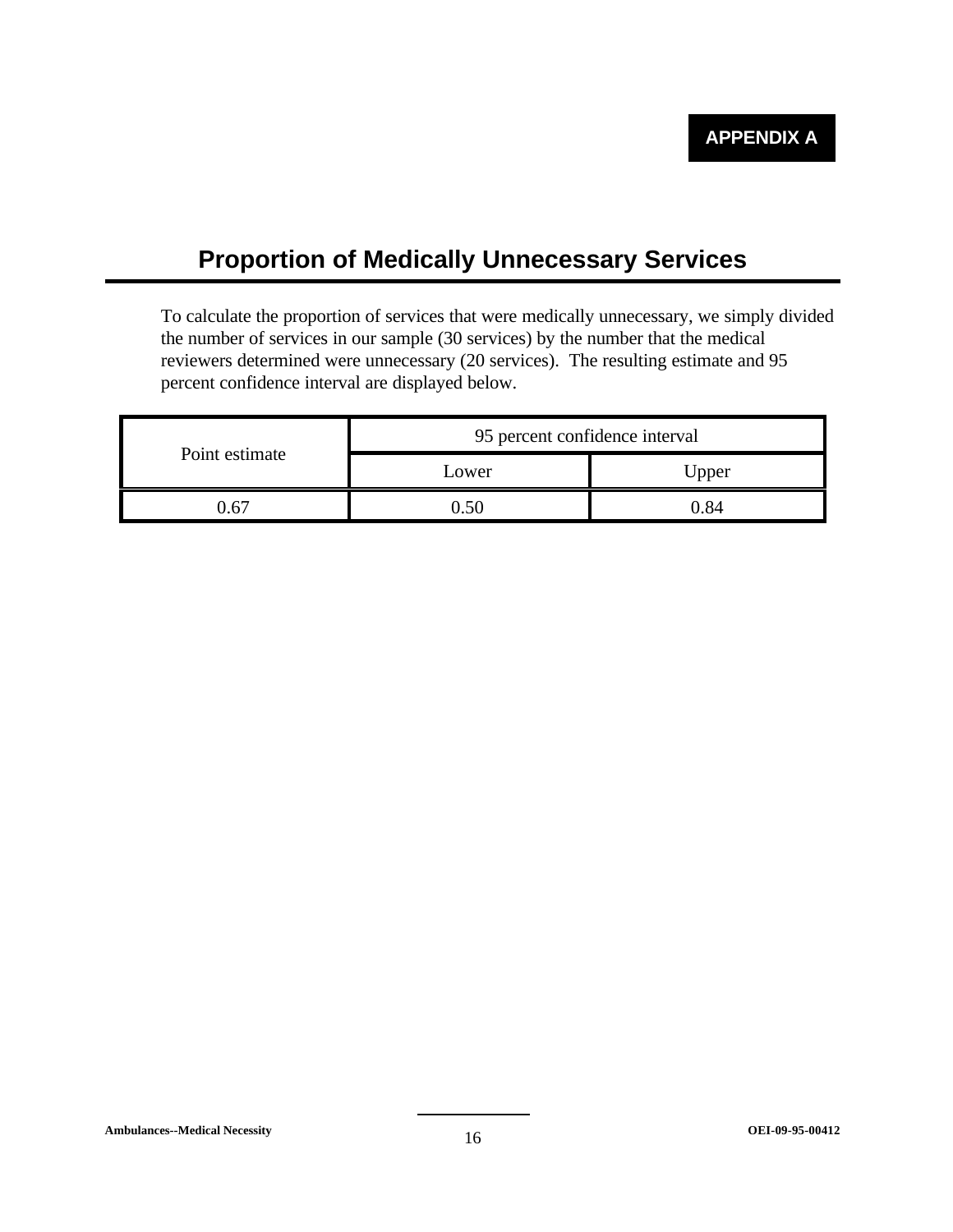## **Cost Estimate for Allowed Amounts of Medically Unnecessary Services in Group 7**

In this report, we used the more conservative of two methods for calculating the amount that Medicare allowed for medically unnecessary services in our target population. These methods, which are described in more detail below, were (1) projection of the mean and (2) ratio estimation. Both methods yielded approximately the same estimate. We used the ratio estimate method in this report because it represented the more conservative (smaller) allowed amount. From this ratio estimate, we then calculated a nonstatistical estimate for all twelve months of 1996.

## **Projection of the Mean**

For this method, we multiplied the sample mean medically unnecessary amount (\$220 per service) by the number of services in our target population  $(236,800 \text{ services})^{10}$  to estimate the amount that Medicare paid for medically unnecessary services provided to our target population during January through June 1996. The resulting estimate and 95 percent confidence interval are displayed below.

|                 | 95 percent confidence interval |                |  |
|-----------------|--------------------------------|----------------|--|
| Point estimate  | Lower                          | Upper          |  |
| $$52.1$ million | \$36.5 million                 | \$67.8 million |  |

### **Ratio Estimation**

For this method, we calculated the ratio of (1) the medically unnecessary allowed amount for January through June 1996 (\$52.1 million, as calculated above) to (2) the total allowed amount for the same time period (\$74.8 million, as projected from our sample). The resulting ratio and 95 percent confidence interval are displayed on the next page.

 $10$ For the calculations in this appendix, we treated 1 percent-sample amounts, multiplied by 100, as if they represented population amounts. Because the one-percent sample was so large, this approximation would not have changed the 95 percent confidence intervals that we report in this appendix.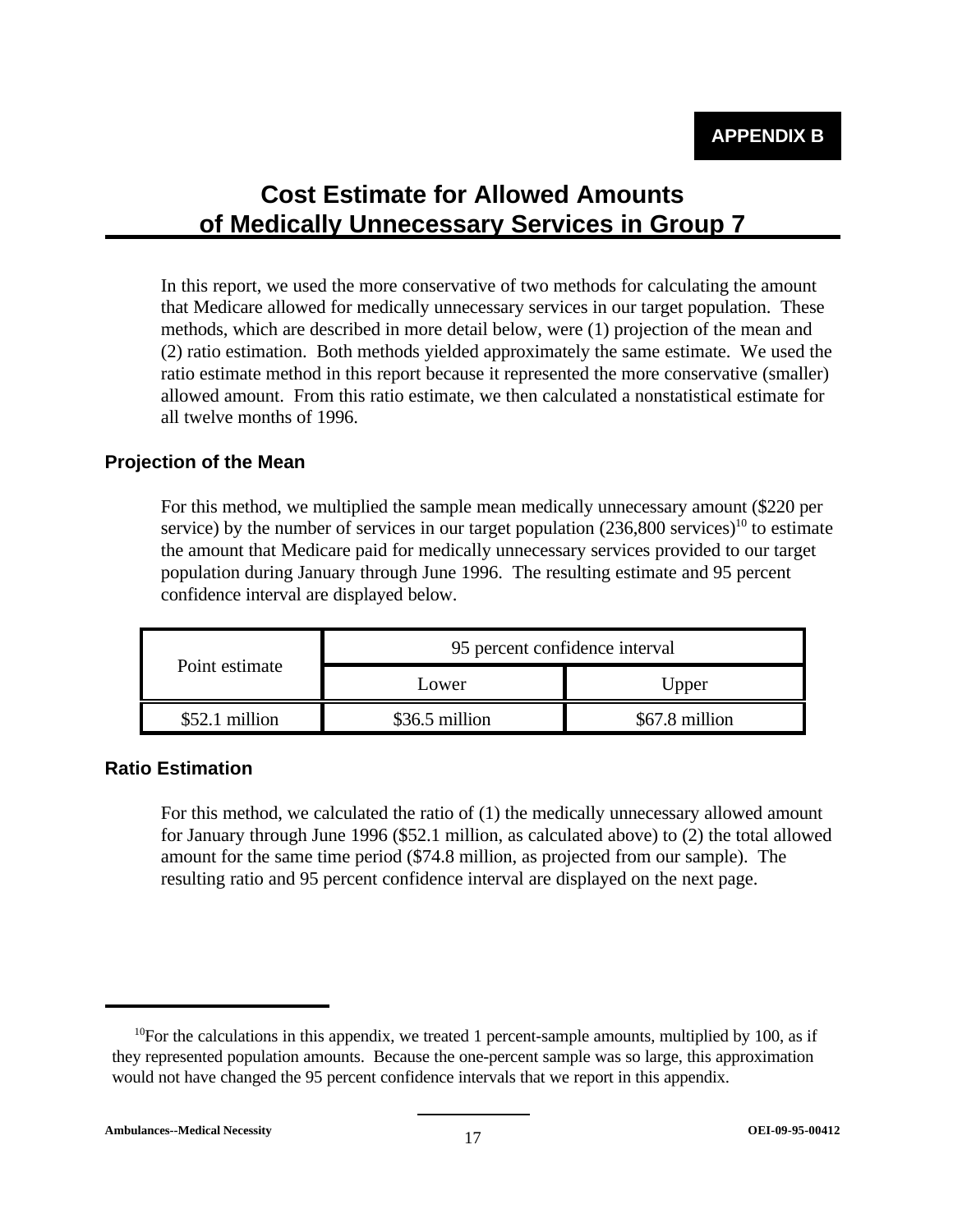## **APPENDIX B**

|                | 95 percent confidence interval |        |
|----------------|--------------------------------|--------|
| Point Estimate | Lower                          | Upper  |
| . 691          | በ  ናን13                        | በ ጸ725 |

We then multiplied this ratio by \$72.44 million, which represents the actual allowed amount for the population that we selected our sample from.<sup>11</sup> The table below shows the resulting estimate and 95 percent confidence interval.

|                | 95 percent confidence interval |                |
|----------------|--------------------------------|----------------|
| Point Estimate | Lower                          | Upper          |
| \$50.5 million | \$37.8 million                 | \$63.2 million |

We then calculated a nonstatistical estimate for the amount that Medicare allowed for medically unnecessary services in our target population for all twelve months of 1996. We multiplied the ratio calculated earlier (0.697) by the amount that Medicare allowed for our target population during all twelve months of 1996 (\$149.28 million) to arrive at an estimated \$104.0 million for medically unnecessary services.

<sup>&</sup>lt;sup>11</sup>The \$74.8 million is a projection from our sample, while the \$72.44 million is the actual amount for the population from which that the sample was selected.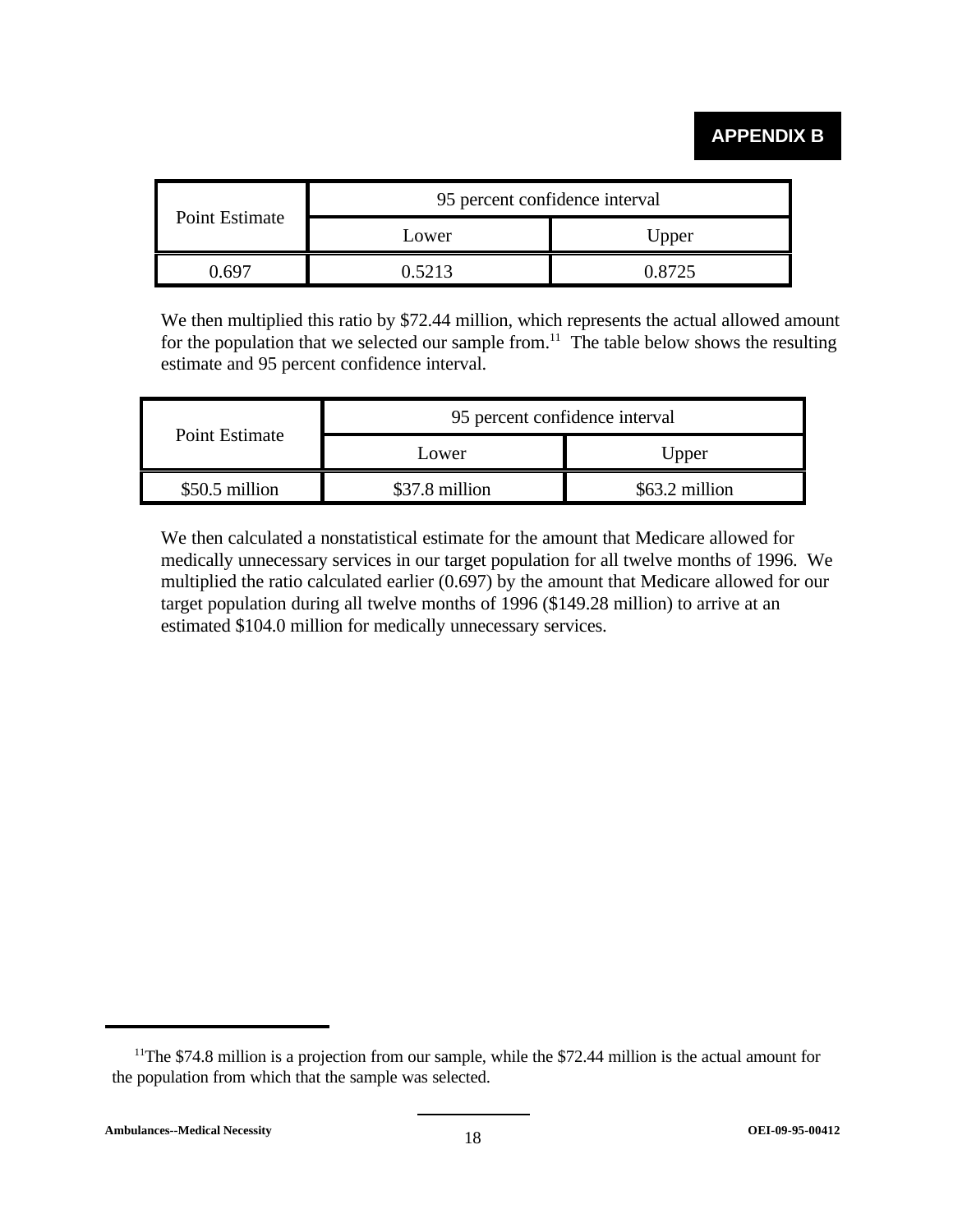## **Agency Comments**

The full text of comments received from the Health Care Financing Administration follows.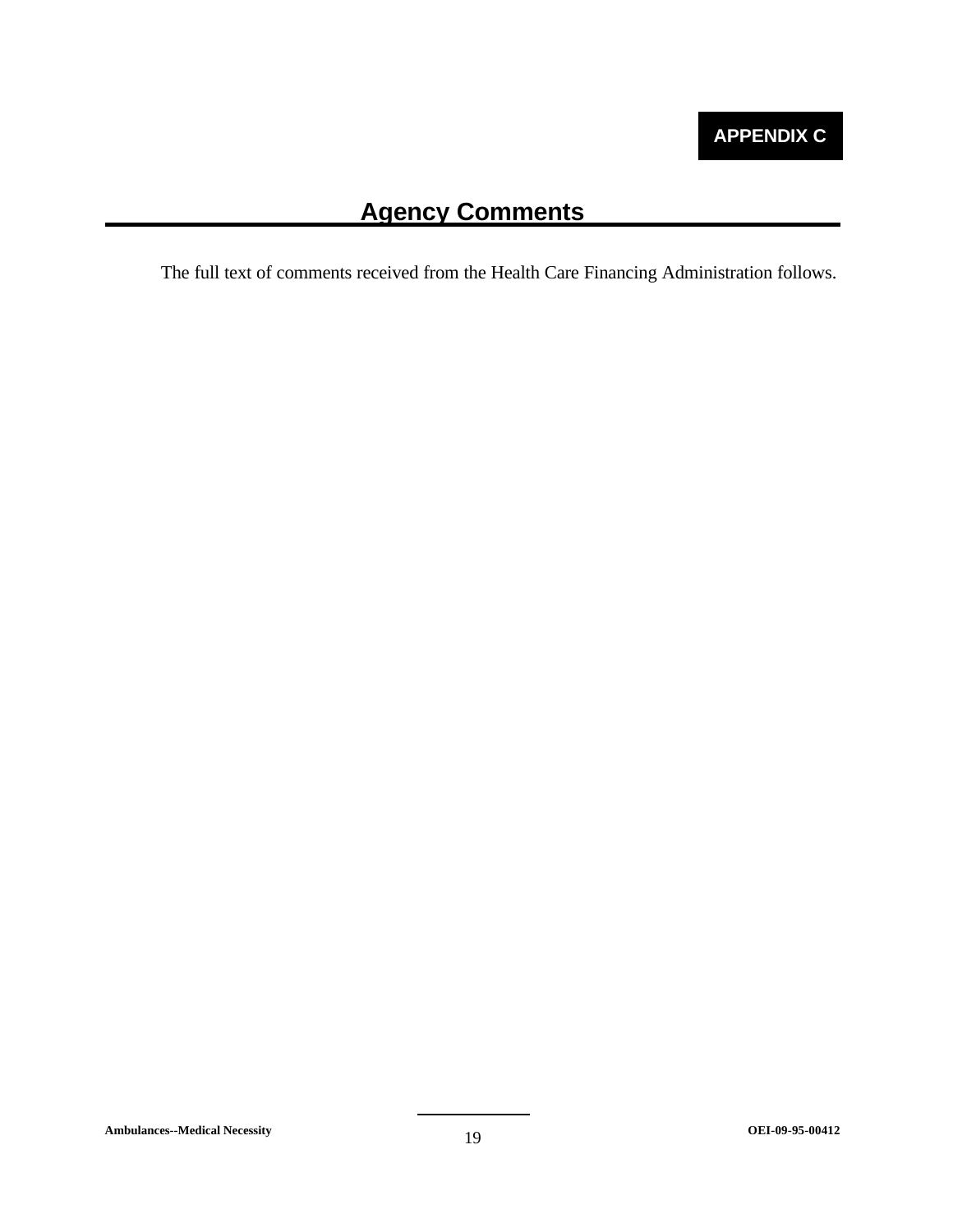|                                  | DEPARTMENT OF HEALTH & HUMAN SERVICES                                                                                                                                                                                                                                                                                                                                                                                                                                                                                                                                                                                                                                                                                                                                                                                   | Health Care Financing Administration        |
|----------------------------------|-------------------------------------------------------------------------------------------------------------------------------------------------------------------------------------------------------------------------------------------------------------------------------------------------------------------------------------------------------------------------------------------------------------------------------------------------------------------------------------------------------------------------------------------------------------------------------------------------------------------------------------------------------------------------------------------------------------------------------------------------------------------------------------------------------------------------|---------------------------------------------|
|                                  |                                                                                                                                                                                                                                                                                                                                                                                                                                                                                                                                                                                                                                                                                                                                                                                                                         | The Administrator<br>Washington, D.C. 20201 |
|                                  |                                                                                                                                                                                                                                                                                                                                                                                                                                                                                                                                                                                                                                                                                                                                                                                                                         |                                             |
| DATE:                            | SEP 2 4 1998                                                                                                                                                                                                                                                                                                                                                                                                                                                                                                                                                                                                                                                                                                                                                                                                            |                                             |
| TO:                              | June Gibbs Brown<br><b>Inspector General</b>                                                                                                                                                                                                                                                                                                                                                                                                                                                                                                                                                                                                                                                                                                                                                                            |                                             |
| FROM:                            | Nancy-Ann Min DeParle Mancy-1 12Paul<br>Administrator                                                                                                                                                                                                                                                                                                                                                                                                                                                                                                                                                                                                                                                                                                                                                                   |                                             |
|                                  | SUBJECT: Office of Inspector General (OIG) Draft Report: "Medical Necessity of<br>Medicare Ambulance Services" (OEI-09-95-00412)                                                                                                                                                                                                                                                                                                                                                                                                                                                                                                                                                                                                                                                                                        |                                             |
|                                  | We reviewed the above-referenced report that examined the medical necessity of a<br>sample of Medicare ambulance services that did not result in hospital or nursing home<br>admissions or emergency room care. The report acknowledges the Health Care Financing<br>Administration's (HCFA) plans to work with the ambulance industry to establish a<br>negotiated fee schedule as mandated by the Balanced Budget Act of 1997.<br>This report provides the first data linking Medicare ambulance services to other<br>associated services and we appreciate the OIG's work in this area. Our specific<br>comments on the report recommendation follows:                                                                                                                                                               |                                             |
| OIG Recommendation<br>room care. | HCFA should develop a prepayment edit to verify the medical necessity of ambulance<br>claims that are not associated with hospital or nursing home admissions or emergency                                                                                                                                                                                                                                                                                                                                                                                                                                                                                                                                                                                                                                              |                                             |
| <b>HCFA</b> Response             | We concur with the need for medical review of ambulance claims that are not associated<br>with hospital or nursing home admissions or emergency room care. However, with the<br>resource demands of our aggressive efforts to ensure that Medicare payment systems are<br>renovated so that there will be no disruption in services or payments on January 1, 2000,<br>and the need to stabilize systems to achieve compliance, we do not believe we can<br>implement such an edit prior to our implementation of the major overhaul of ambulance<br>payment policies required by the Balanced Budget Act. Rather than a prepay edit across<br>the board, we will ask our carriers to review their ambulance data and decide whether<br>edits accompanied by local medical review policies or focused medical review of |                                             |